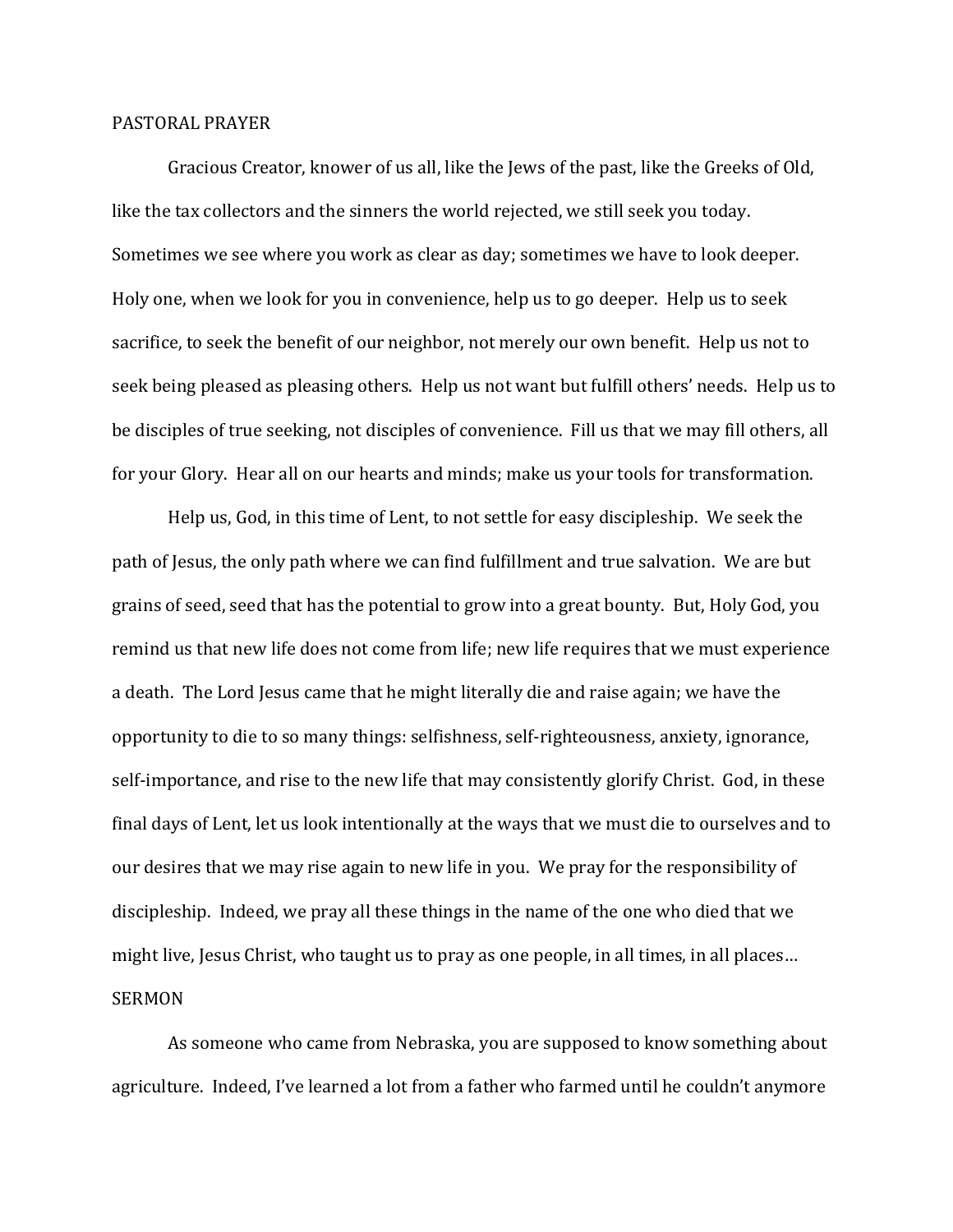and an uncle who still is a tenacious farmer. More than one summer I went out working on the family farm, doing whatever needed to be done. One of the biggest tasks was laying irrigation pipe. More than one Fourth of July were we out on the farm doing just that. If you're not familiar, it's not an easy task. You are out at the peak of the day on one of the hottest days of the year. It's even worse in Nebraska, with the nearly 100% humidity every day. First, you load it on the trailer, then you follow behind the tractor moving along at a couple miles per hour, pick up one end of a pipe, pull it out, and lay it down along the path. You then keep going. When you're done, you have to go back and attach all that pipe together, piece by piece, and check out if any of the water gates need repairing, which usually comes on each length.

It's a big and tiring job to lay the pipe and everything that goes with it. Obviously, that irrigation pipe was always a testament to the crops we were trying to grow. We put in a lot of work for what, in particular? All for the benefit of a little seed and what it can become with a little nurturing. In a way, that's what we are doing here today. We aren't here to sing hymns or listen to a sermon or to hear scripture or to greet one another and talk about what's on our minds. Those are individual tasks that have little meaning by themselves. Together and with the right intentions, they have all the meaning in the world. We are here to lay the pipe for something greater than simple fellowship or singing. It takes a lot of work to lay the pipe of the church, but we do it for important reasons. Ultimately, we are here to do the work of God, to worship God and prepare for God's ministry, and when those tasks are used in combination with the right intentions, then the seed can be empowered to grow something much, much greater. It works in the field; it works in the church as well when we put in a lot of work and trust the greater architect.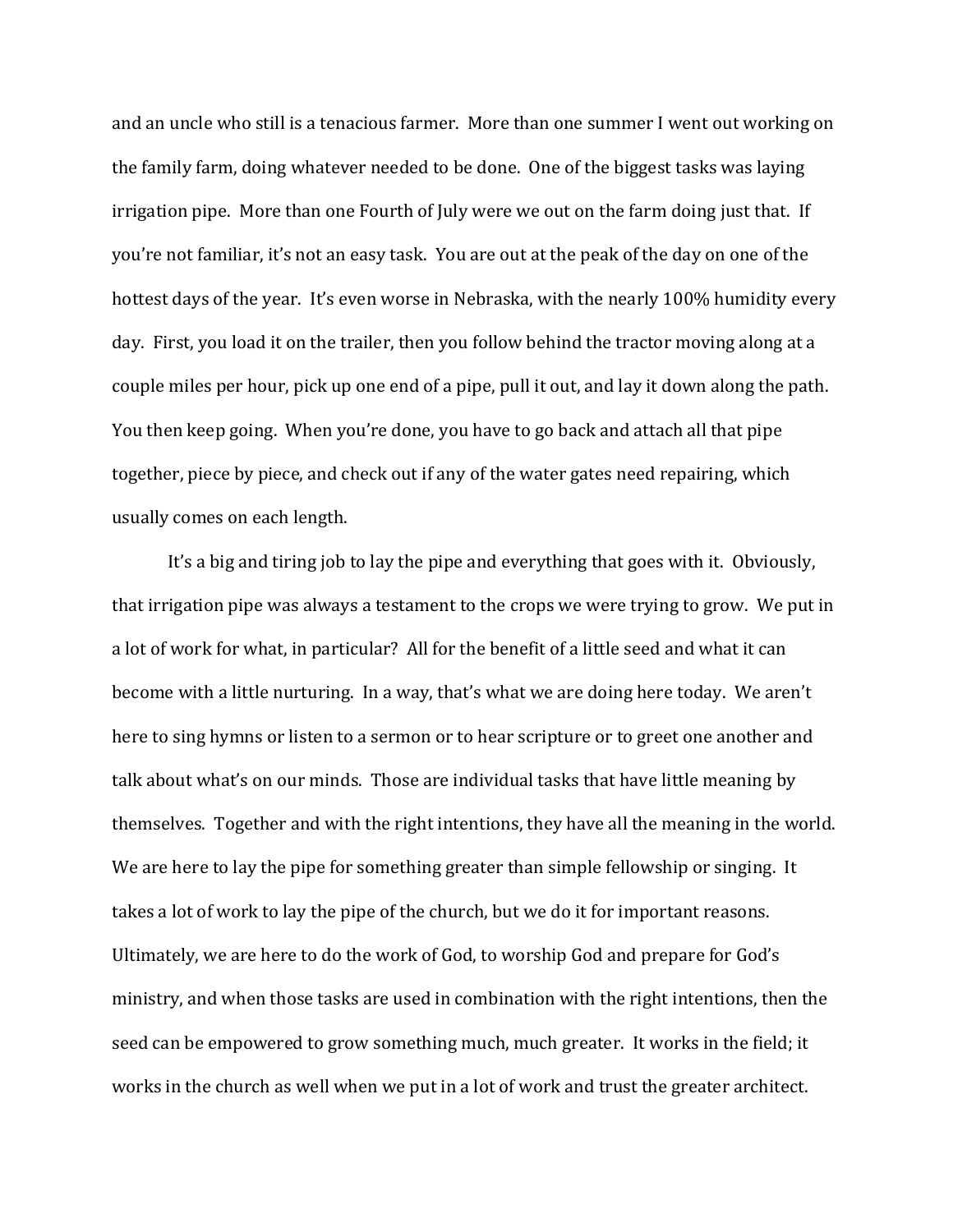We are nearing the home stretch of Lent in our time, and in scripture, Jesus is nearing the trials and tribulations of Holy Week. Even so, there are still lessons to learn from his journey. At this point in the Gospel of John, Jesus is going to a festival, and some Greek people wish to see him. Jesus responds in an important and unique way. He doesn't just greet the Greeks; he recognizes that this is an important time in his life and the growth of this new faith. It's not just about his band anymore; the message is becoming much greater and more widespread than it began. With that message growing, the stakes grow stronger for the disciples and for Jesus. From the new insights along the way come a new teaching that has great implications for the Christ and for us. Let us look back at this important passage from John and see this new teaching, a teaching that comes from a seed but means everything to us as disciples for this time.

You can't help but think that the timing for such a big announcement seems strange. Some Greeks come to see Jesus, but these are not just any Greek peoples. According to the New Interpreter's Commentary, these are the first Gentiles to come and seek Jesus' word. These are the first non-Jewish peoples who have heard about his message and want to follow him. This seems minor in the grand scheme of Jesus' ministry, as people are coming to Jesus and then going on and on, right? But this is a very big event, and Jesus knows it. This is the beginning of Jesus' (and the church's) ministry to the Gentiles, the beginning of new life being offered to all people, not just the Jews. His message tells the story and a warning of what is to come: "The time has come for the Son of Man to be glorified." This requires a special teaching, a teaching with great implications. What he says afterwards applies to his ministry and the ministry of us all. How do we fully be in ministry? How do we be disciples? "Unless a grain of wheat falls into the earth and dies, it remains just a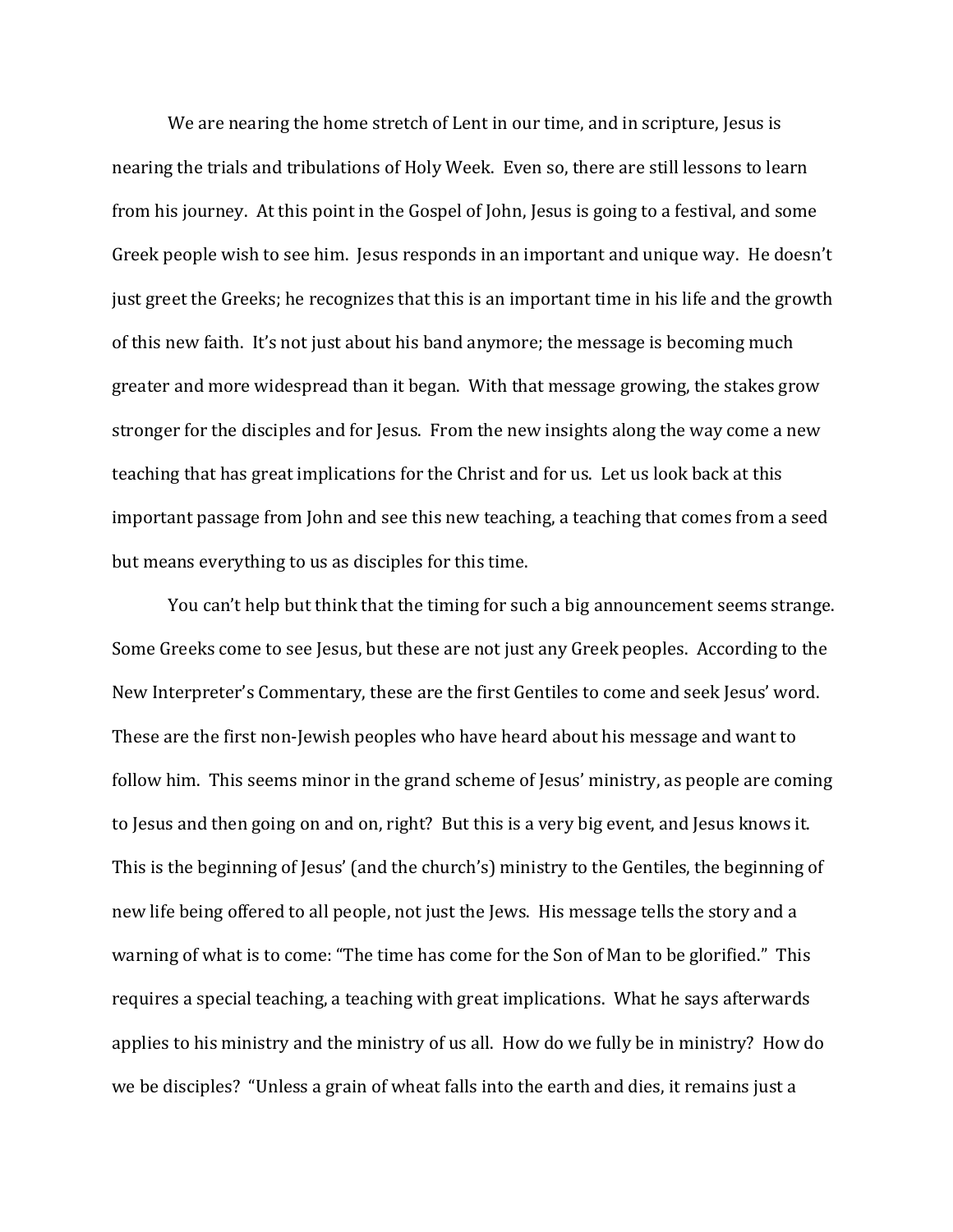single grain; but if it dies it bears much fruit." He is foretelling what is about to happen to him but just as much what we should do if we wish to follow in Jesus Christ's footsteps. It is not an easy message whatsoever.

But let's look at this idea of a grain of wheat. What's the big deal? The Grain of Wheat is a seed; it is the beginning of the wheat plant. We think of a seed as little and of little consequence. It in itself has not yet reached its potential. In order for a seed to take hold, it has to be planted in the earth. But when that happens, there are two ways it can go. It can continue to be a seed sitting in the ground, or it can follow the more important path: a seed has to give up all of itself. A seed has to relinquish all that it is, but when it does, it is not an ending; it is a new beginning. From the seed's sacrifice of itself, a new plant comes into being, and from that plant, there comes to be more seeds, each with the potential to do the same thing. Before you know it, from one seed and its giving of itself, its death, a whole field can be grown and harvested. There is endless potential and possibility just from the growth of one little seed. This is an incredible, counterintuitive example from our daily lives, but it is just as apt a metaphor for the life of Jesus and for the church of today.

It took a lot for this small event of Greeks, the first non-Jews to come to him, to happen. Jesus gave so much already in his ministry, and he was foretelling that he was about to give absolutely all he had. He asks the same of us. And it all traces back to what he had to say. Jesus' explanation and application of the example of the seed is simple: "Those who love their life lose it, and those who hate their life in this world will keep it for eternal life. Whoever serves me must follow me, and where I am, there will my servant be also. Whoever serves me, the Father will honor." Jesus is outlining the path of discipleship. We tend to look at in the grand scheme of devoting one's life to Jesus. That is true, but to look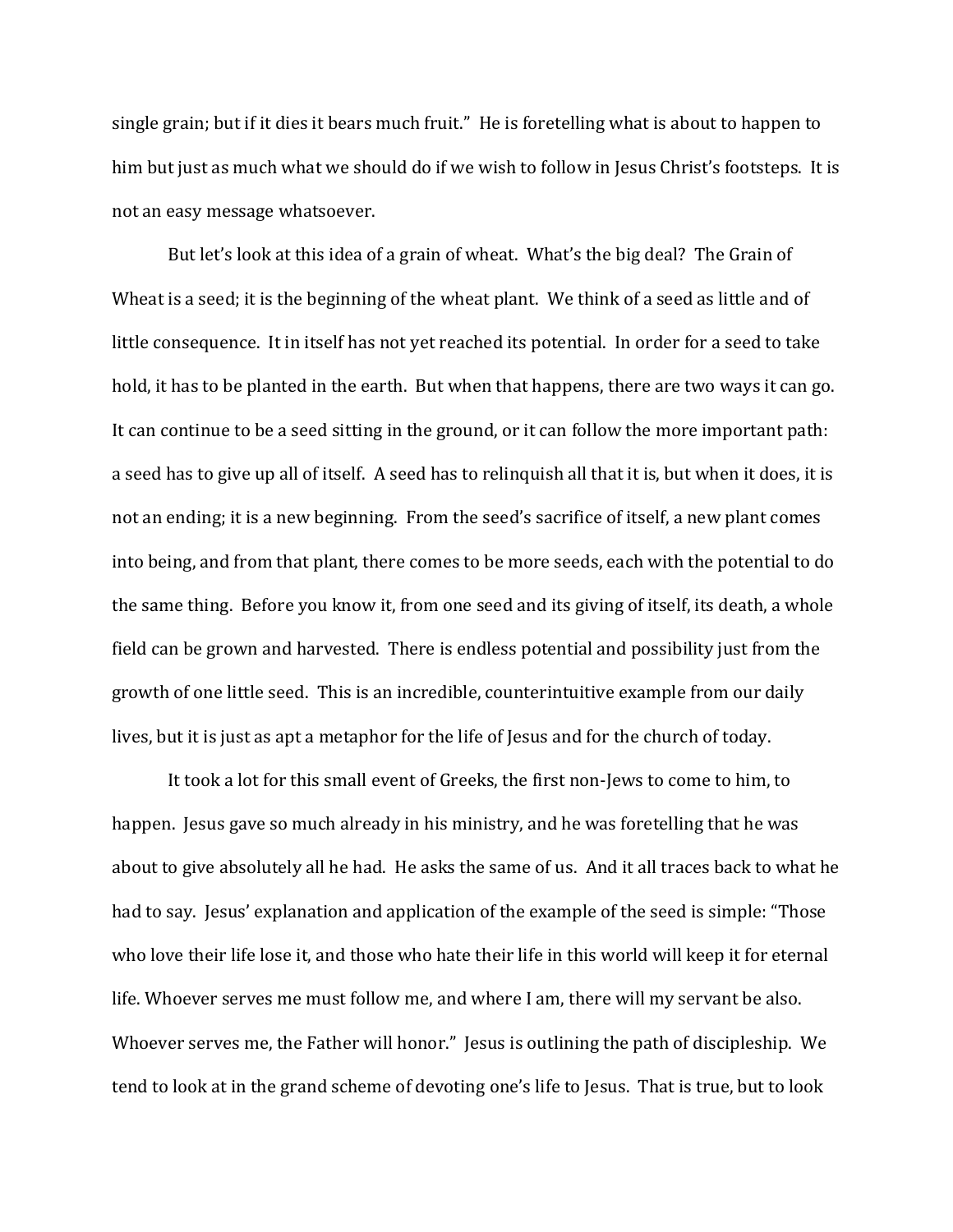at the greater scheme without looking at the small ways to manifest that is to neglect the overall message.

I don't think Jesus meant that we are to literally "hate" our lives but consider our own benefit as secondary to God's greater mission. What do we give for the benefit of God's ministry? It begins in these walls. One way the greater church of today has gone wayward is how we come to worship each Sunday. When the church of today comes to worship, it seeks its own benefit. The underlying message can easily be, sitting back in the pews, "Please me." It wants a show; it wants to be satisfied. The church can easily become like a customer service industry, in that we expect to have everything the way we want it or your money back. It's a subtle but absolutely dangerous message to God's purposes, for there is no room for God to work when #1 instead is the ego. Theologian Dietrich Bonhoeffer had a name for this malady: "Cheap Grace." When the sum and total of God's message has become that God has saved me, no further action required, and there is no desire to deepen the relationship or to live a life of service in response, when the point has become about me and Jesus alone, then the point of grace has been lost. Church no longer becomes for God's glory but for our service.

There are so many ways to apply this everyday. For example, when you come to worship, what is your mindset? For what do we come to worship? Do you expect to be satisfied, or do you come to learn how to serve others? If we are here expecting a show to our convenience or looking to be satisfied by what you find in God's church, church has become more about us than it has God's service, and God has no room to work and help us grow in our daily lives. If there's anything we learn from this passage, it is that God's service requires personal sacrifice each and every day in big and small ways. The seed has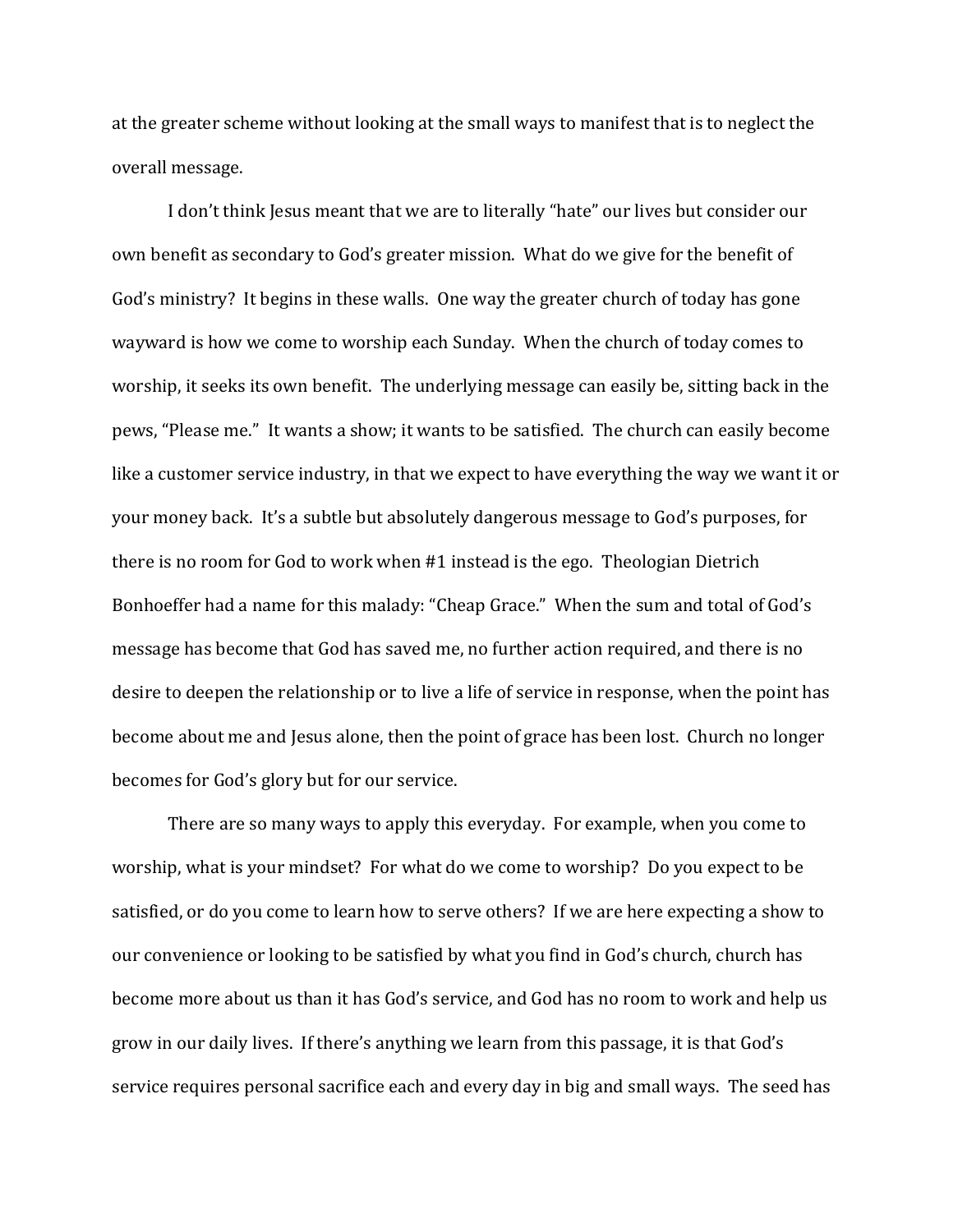to die to itself in order for the bounty to grow. Jesus, the King of all, had to die in order that God's service might be done. Through his death, there came to be a harvest. Are you expecting to be the seed that sacrifices itself in order that a bounty can grow? Or are you here expecting to be pleased by what you find here?

I heard a sad story the other day from a fellow pastor who spoke at Subdistrict Conference. This pastor was speaking about the many avenues of discipleship and gave us some very important examples. He told the story of a pastor who preached a sermon, and after the service, the pastor was met by a congregation member who told him, "So what's the deal changing the rules?" The pastor was of course shocked by this question so asked him, "What rules are you speaking of?" The man responded, "I've been coming to this church for decades; I've been raised in this church, and never once has someone told me that I need to serve other people." That story shocked me and shocked so many other faithful pastors who would find someone telling them this to be heartbreaking. If one of you came to me after service and asked me something like this, I would feel like I had failed. If you do it after this service, I know you're just pulling my chain. Indeed, there is no greater message in the life and teaching of Jesus Christ than self-sacrifice and care for the other person, whether they are in this church or not. After all, we are here to live out this message each and every day. We are the seed, and the church is meant to be like that irrigation pipe, the fuel we need to grow each and every day. The fuel is for our growth, our nurturing, not to satisfy ourselves. It provides the tools we need to let go of our own egos and to give all to Christ everyday. Indeed, each of the things we partake in the church should lead us to a greater sense of giving of ourselves. Within the confines of community can we better become disciples when we hold each other to mutual accountability.